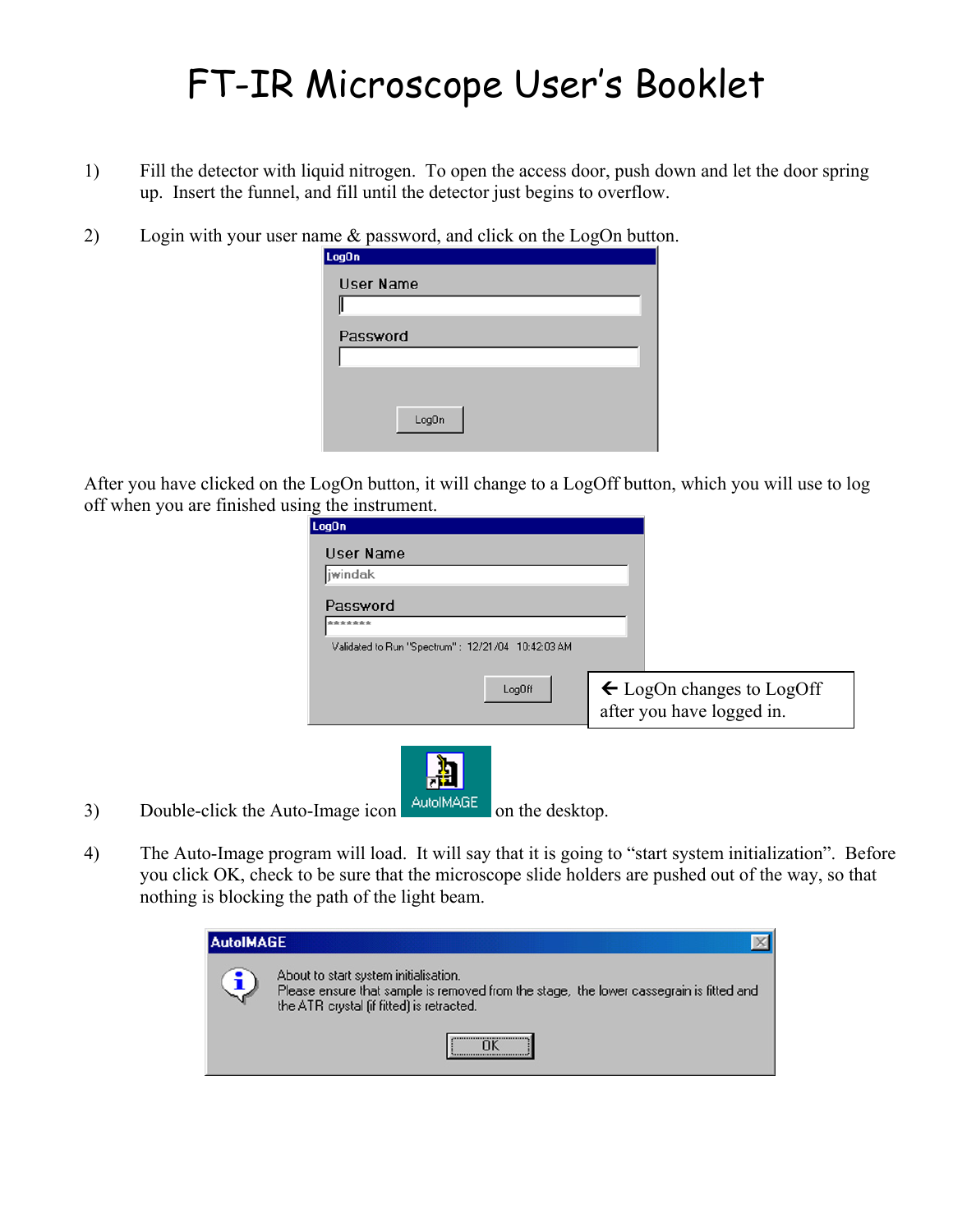5) The initialization process takes approximately 1 ½ minutes. When it is finished, it should say that the "Aperture calibration has completed successfully."



## **If, for some reason, it cannot successfully calibrate the aperture, it will give you an error message. If this happens, exit from the AutoImage software, and then re-launch AutoImage again.**

6) In the Stage Control window, click on the Scan menu, and click on Setup Instrument.



7) You will see the instrument setup page come up. Click on the Beam Path icon.

|                            | Click on the Beam Path icon. $\blacktriangleright$                |                           |
|----------------------------|-------------------------------------------------------------------|---------------------------|
| Spe                        |                                                                   | $\Box$                    |
|                            |                                                                   |                           |
| <b>Filename</b>            | Beam Path<br><b>Current instrument</b>                            | Created 1/6/05 2:56:39 PM |
| <b>Description</b>         |                                                                   |                           |
| <b>Scan Mode</b>           | <b>Scan Parameters</b><br><b>Instrument Details</b><br>Scan Range |                           |
| <b>Scan Mode Details</b>   |                                                                   | Update                    |
|                            |                                                                   | X Cancel                  |
| <b>Resolution</b>          | 4.00<br>J-stop resolution<br>4.00<br>$cm-1$<br>$cm-1$             |                           |
| <b>Apodization</b>         | Strong                                                            |                           |
| Gain                       |                                                                   |                           |
| <b>OPD Velocity</b>        | $\overline{0.2}$<br>cm/s                                          |                           |
| Interferogram              | <b>Bi-Directional</b><br>Double-Sided                             |                           |
| Phase<br><b>Correction</b> | Self<br>256                                                       |                           |
|                            |                                                                   | ᄝ<br>Help                 |
|                            |                                                                   |                           |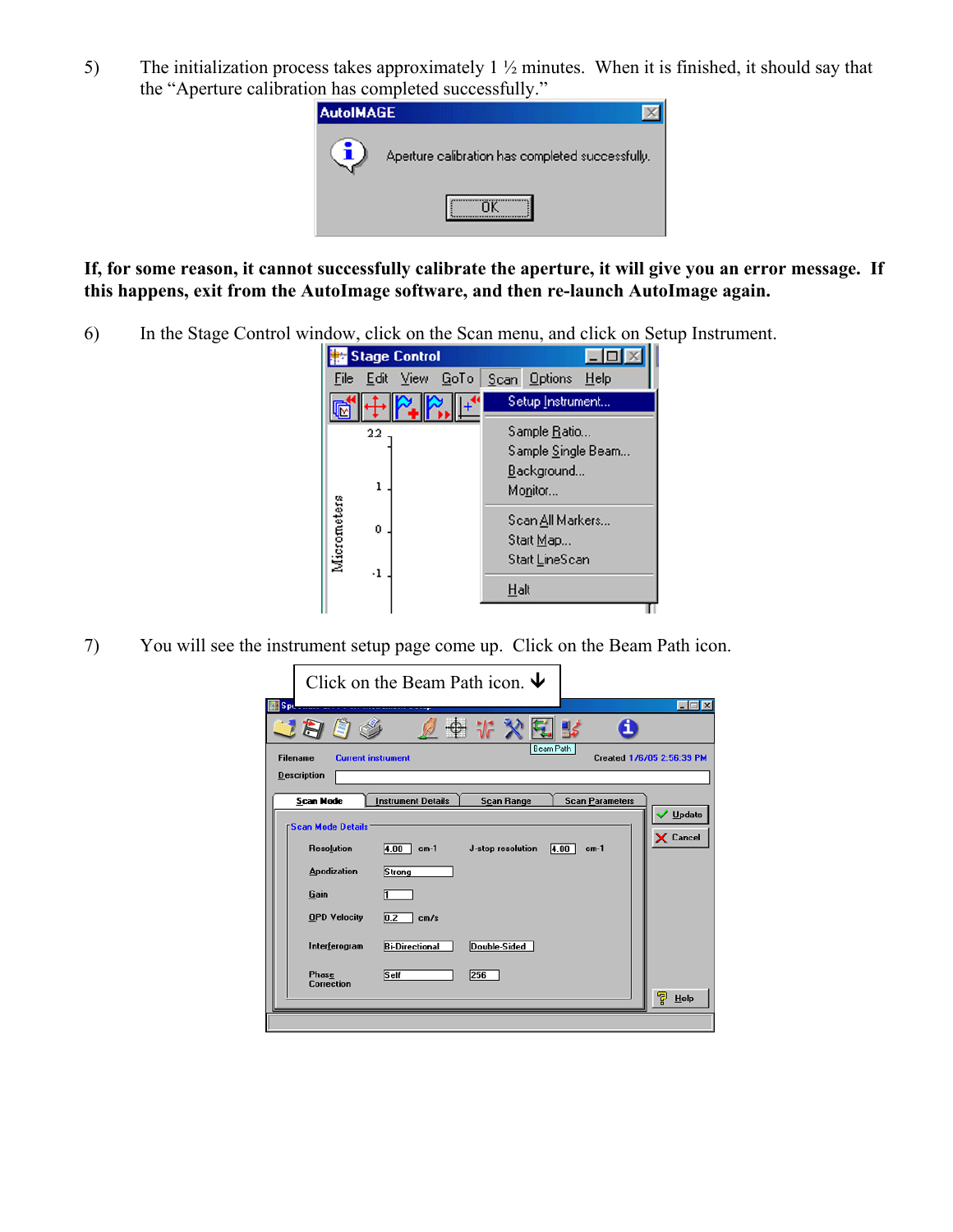8) You will see the beam path page come up. Click on the microscope icon to direct the IR beam to the microscope accessory.



- 9) Click on Update, and the beam path window will close. Then click on Update again to close the Instrument Setup page.
- 10) In the Stage Control window, click on the Scan menu, and click on Monitor. When the Monitor dialog box comes up, click on Energy, and click OK. You will see a display showing the counts of energy seen by the detector. There should be at least 3500 counts. If there are not, you need to adjust the lower Cassegrain mirror to focus the beam. To do this, click on the  $\Box$  and  $\Box$  buttons in the control panel in the "Correct" section.

| 监 Co.                              |                 |
|------------------------------------|-----------------|
| A:100,100<br>$I: 0\%$              |                 |
| X: 0<br>Y: 0<br>$\overline{z}$ : 0 |                 |
| C: 250                             |                 |
| <b>Help</b>                        | <b>Aperture</b> |
| Mark.                              | Correct         |
| Focus                              | Auto            |
| Auto                               | Zero            |
|                                    |                 |

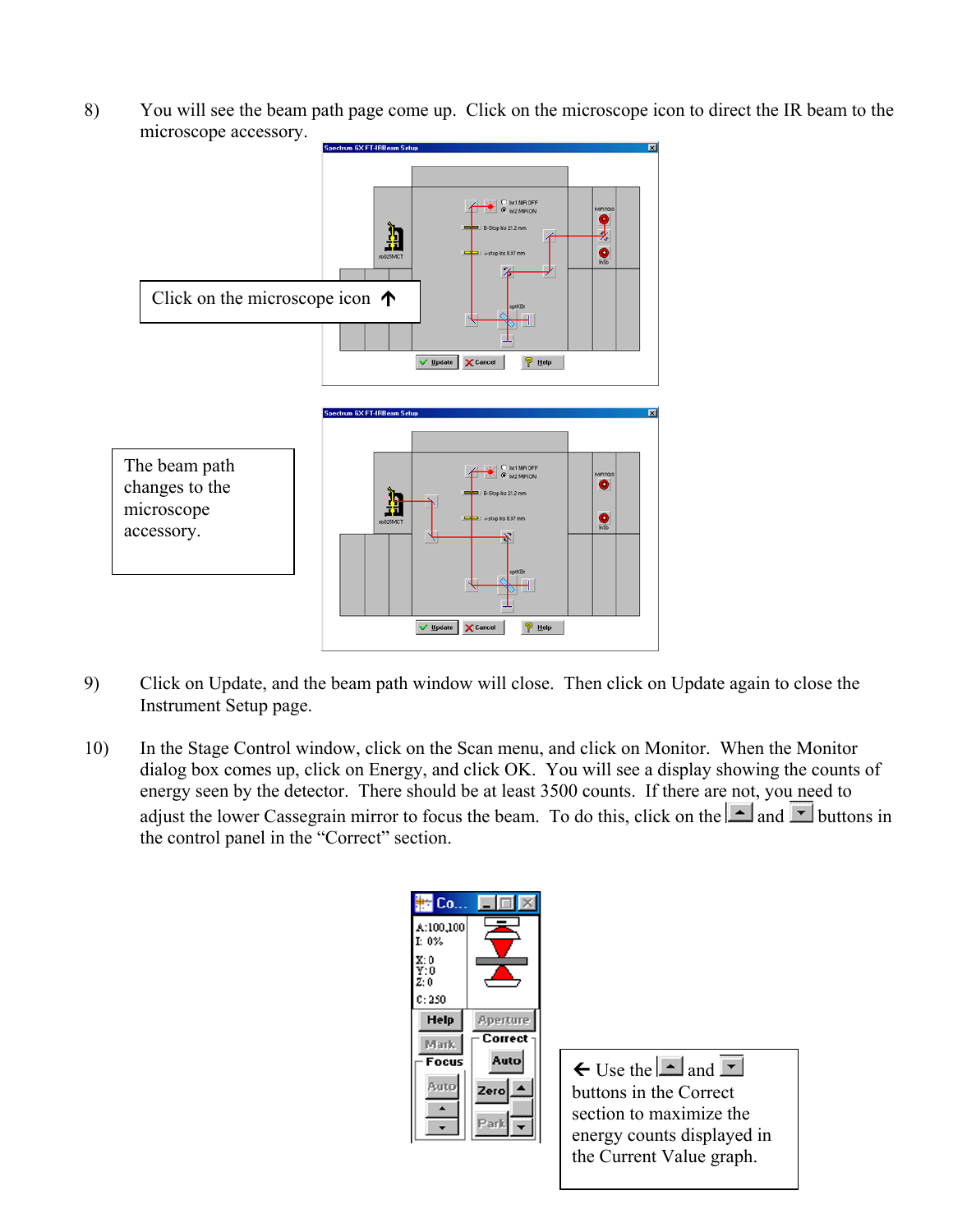| <b>Monitor Energy</b><br>Calibrate Image<br>Help<br>File |                                                                                                                                      |
|----------------------------------------------------------|--------------------------------------------------------------------------------------------------------------------------------------|
|                                                          | $\blacktriangleright$ Maximize the number of counts<br>displayed on the Current Value graph.<br>You should see at least 3500 counts. |
| <b>Current Value:</b><br>3478                            |                                                                                                                                      |
| <b>Maximum Value:</b><br>3489                            |                                                                                                                                      |
| Reset Max.                                               | Exit                                                                                                                                 |

11) Position your sample on the microscope slide. If you are doing transmission on a small sample, you may need to place the sample on a KBr disk.



12) Carefully place the slide on the microscope stage. There is not much clearance room for you to do this. You may need to adjust the position of the slide holders. Please be careful not to drop anything into the Cassegrain mirror below.

## **Please Note: If you do accidentally drop a sample into the Cassegrain mirror below, please contact me for help. Please do not try to remove the sample yourself.**

13) Using the joystick control, adjust the sample stage so that the light beam spot is focused on the sample.

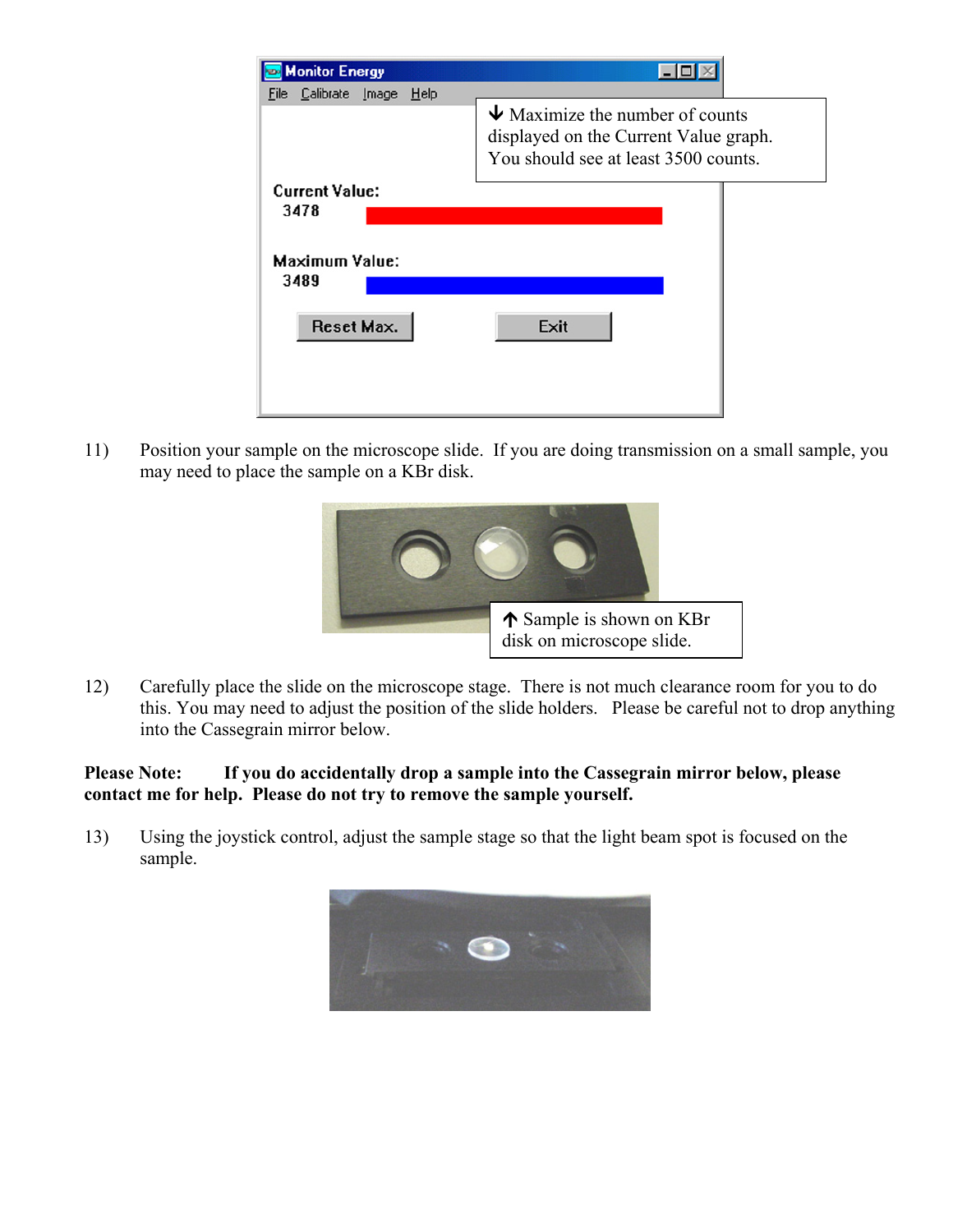

14) Using the joystick, move the stage to a location where there is a dividing line at the edge of the sample visible in the camera window. Move the aperture to an area where there is no sample, only blank KBr. Then focus on the surface of the KBr using the  $\Box$  and  $\Box$  arrows in the Focus section of the Control window. You will know when the KBr disk is in focus by clearly seeing any scratches on its surface.



- 15) Click on the Scan menu, and click on Background… Give the background a filename, and then select how many scans you wish to collect (perhaps  $100 - 200$  scans), and click on OK.
- **16)** The software will ask whether you want to move the stage to the current background position. **The answer is No, you want it to stay right where it is.**

| <b>AutoIMAGE</b>                           |    |               |
|--------------------------------------------|----|---------------|
| Move stage to current background position? |    |               |
| 'es                                        | No | Cancel        |
|                                            |    | ↑ Click on No |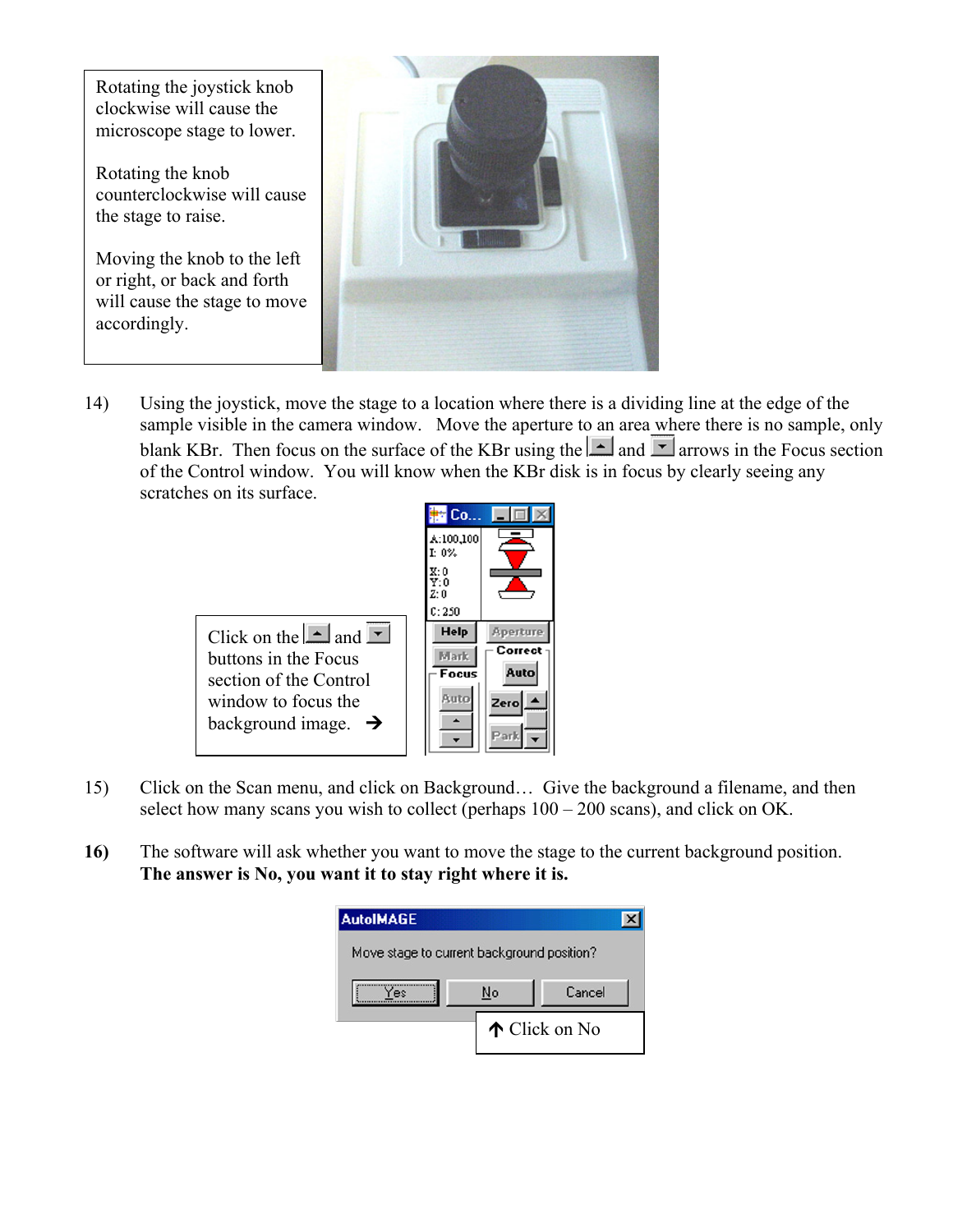17) The system will then collect your background spectrum.



Typical background spectrum:

18) Move the stage to where the sample is present, by clicking and dragging the red aperture box in the microscope display window. Then, focus on the surface of the sample by clicking on the  $\Delta$  and **buttons** in the Focus section of the Control window.

Click on the Scan menu, and Sample Ratio…

You will need to enter a filename, and select how many scans your wish to collect. Click on OK

19) The system will then collect your sample spectrum.



20) Click on the File menu of the spectrum window, and click on Save As… Navigate to the folder where you want to save the data. Give the spectrum a filename and click on OK.

21) Your sample must be very thin in order to obtain a good transmission spectrum. For thick or opaque samples, you may need to try reflectance IR. To run a sample by reflectance, place it on the gold-plated mirror on the microscope slide.



22) For Reflectance work, click on the button labeled "Refl" in the Control window.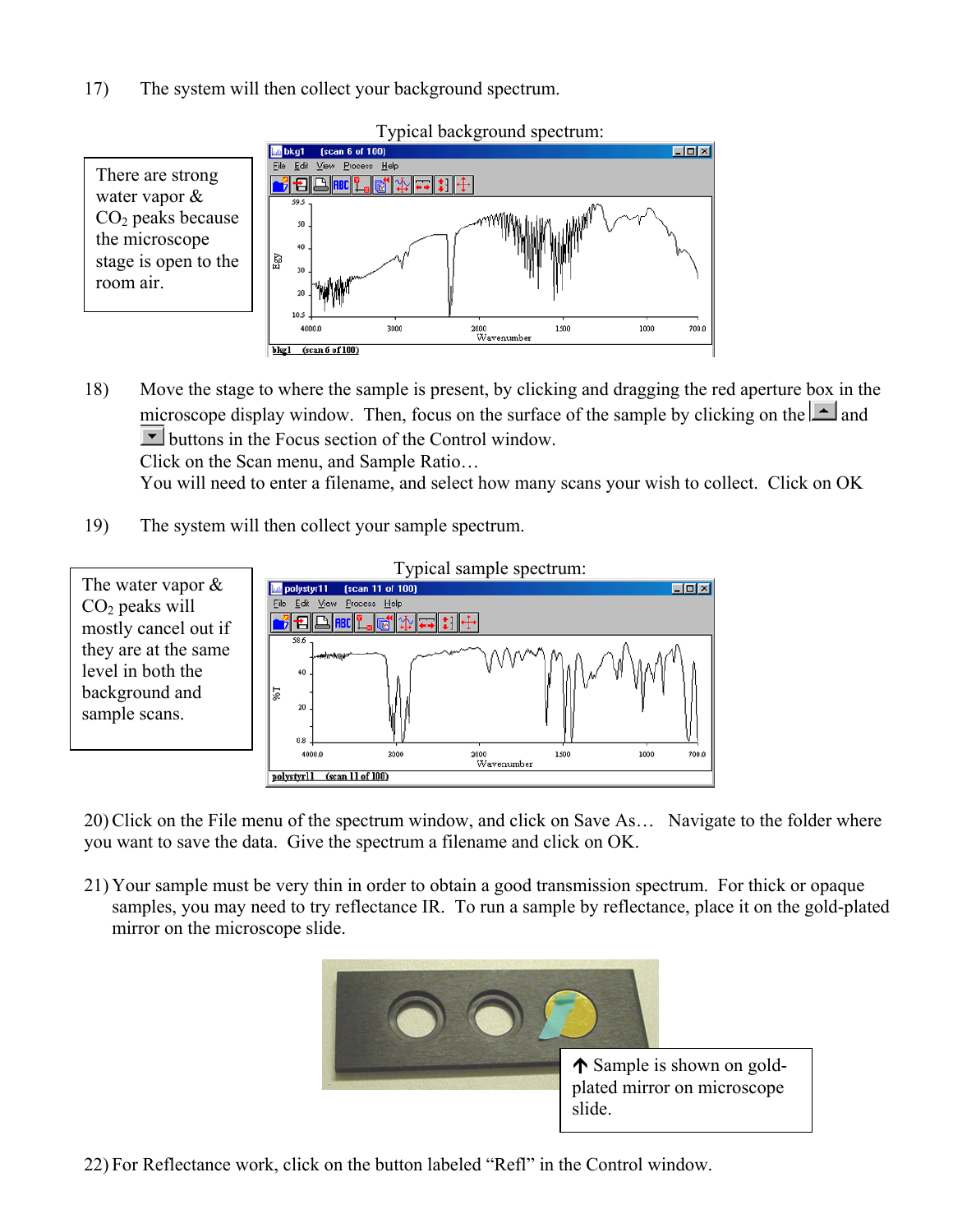| F Co.,                            |                 |
|-----------------------------------|-----------------|
| A:800,800<br>$I: 0\%$             |                 |
| X: -2090<br>$Y: -828$<br>Z: -2234 |                 |
| C: 250                            |                 |
| Help                              | <b>Aperture</b> |
| <b>Mark</b>                       | Correct         |
| Focus                             | Auto            |
| Auto                              | Zero            |
|                                   | Park            |
| СŘ<br>Trans                       | ি Vis<br>IR     |
| minatio                           |                 |
|                                   |                 |
| N                                 | Auto            |

Click on the button labeled "Refl"  $\rightarrow$ to switch to Reflectance mode.

- 23) When running in Reflectance mode, focus on the surface of the gold-plated mirror, and then collect a background spectrum. Then move the aperture to the sample area, and focus on the surface of the sample. Then do collect a Sample Ratio spectrum.
- 24) When you are finished using the microscope IR, please do the following steps:
	- a. Remove your sample and slide from the microscope.
	- b. Click on the Scan menu, and click on Setup Instrument. When the instrument setup window comes up, click on the beampath icon. In the beampath window, click on the MIRTGS detector, and then click on Update.



← Click on MIRTGS to switch back to the standard mid-IR detector.

- c. Click on Update again to close the Instrument Setup window.
- d. Turn the Illumination setting to zero, in the Control window.

Set the Illumination to zero before exiting from the software. This will turn the lamp off.

| umination |      |
|-----------|------|
|           | Auto |
|           |      |

- e. Exit from the AutoImage software.
- f. Click on the LogOff button of the Login program. Please remember to do this, otherwise you will keep accumulating time that you will be billed for.